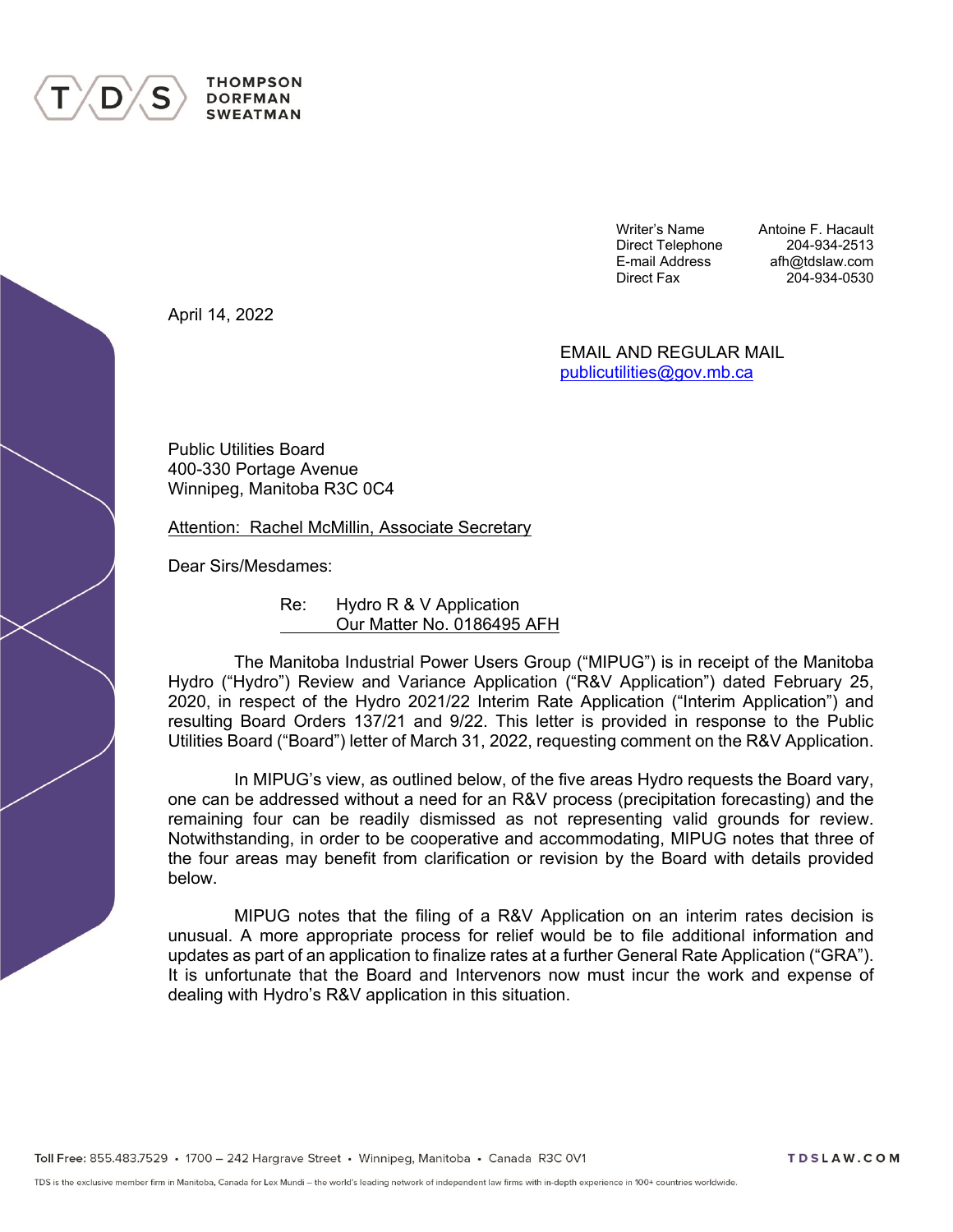

MIPUG has endeavoured to ensure its comments are succinct and practical. These comments are intended to assist the Board in its review of the R&V Application. Throughout all recent Hydro proceedings, MIPUG has sought to minimize the extent of regulatory costs and continued to encourage Hydro to approach regulation with a cooperative spirit and transparency, rather than the current unproductive and litigious approach. As a Crown monopoly, it is important for Hydro to retain sight that it, as well as the Board, both exist to serve Manitobans.

#### **Background on Review and Variance Applications**

Hydro's R&V Application has been filed under section 36 of the Board's Rules of Practice and Procedure. This section establishes the following process once an application for a review is filed (subsections 36(4) and (5) of the Rules of the Rules of Practice and Procedure):

- 4. The Board shall determine, with or without a hearing, in respect of an application for review, the preliminary question of whether the matter should be reviewed and whether there is reason to believe the order or decision should be rescinded, changed, altered, or varied.
- 5. After determining the preliminary question under subsection 36(4) the Board may:
	- (a) Dismiss the application for review if,
		- (i) In the case where the applicant has alleged an error of law or jurisdiction or an error of fact, the Board is of the opinion that the applicant has not raised a substantial doubt as to the correctness of the Board's order or decision; or
		- (ii) In the case where the applicant has alleged new facts not available at the time of the Board's Hearing that resulted in the order or decision sought to be reviewed or a change of circumstances, the Board is of the opinion that the applicant has not raised a reasonable possibility that the new facts or the change in circumstances as the case may be, could lead the Board to materially vary or rescind the Board's order or decision.
	- (b) Grant the application; or
	- (c) Order a hearing or proceeding to be held.

The R&V process is a two-step process – the preliminary determination (s.36(4)), and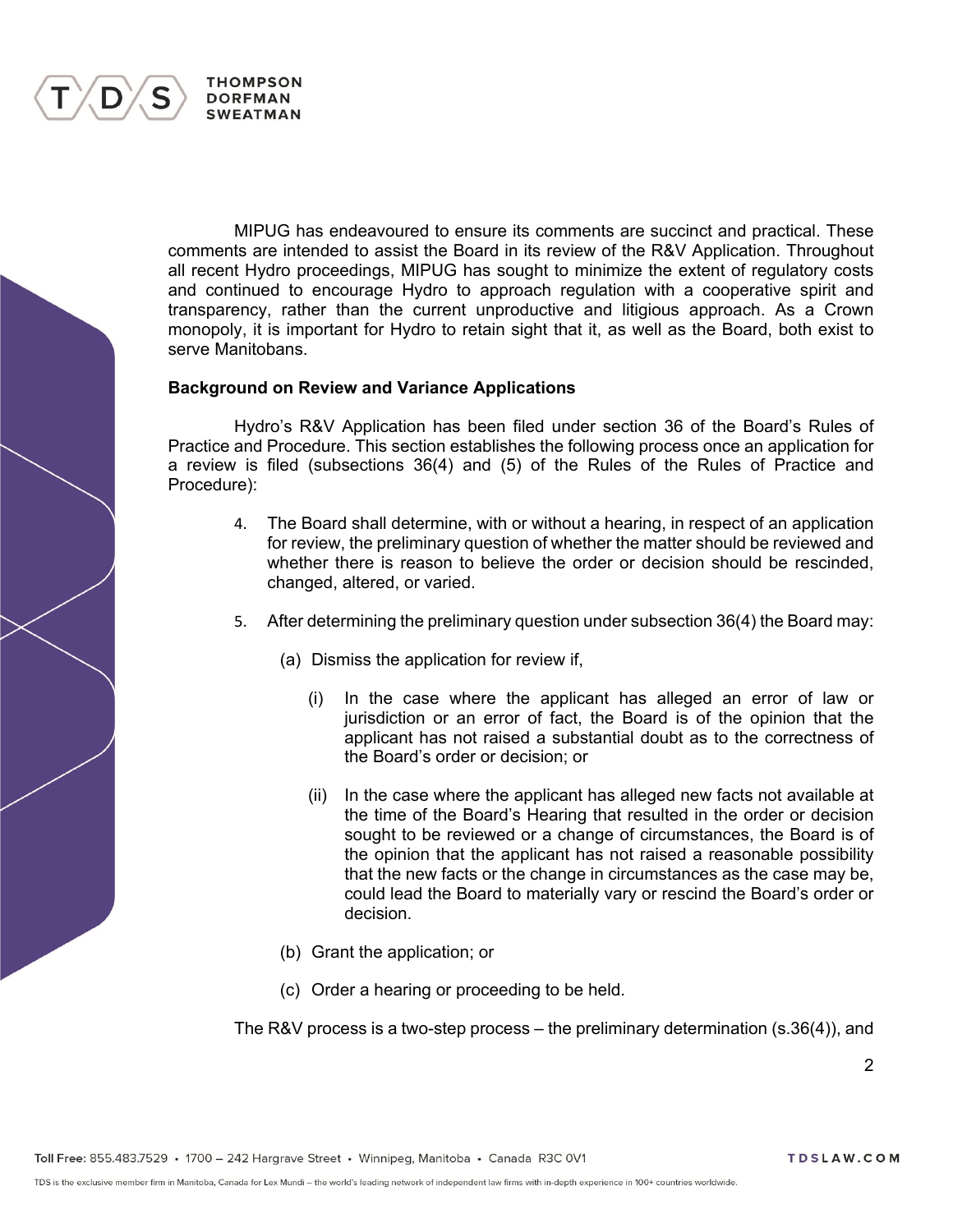

the subsequent determination (s. 36(5)).

It is also apparent that a R&V Application can be supported only under four headings (also see Board Order 154/03):

- Is there an error of law?
- Is there an error of fact?
- Is there a material change in circumstances?
- Has further evidence been adduced?

MIPUG's comments are structured to follow the above standards.

## **Background – Regulatory Events in 2021**

On March 26, 2021, the Consumer's Coalition filed an Application seeking an Order of the Board to convene a Status Update Hearing ("Status Update") for Hydro. This Application requested a public hearing be convened of Hydro to confirm whether Hydro's then-current rates were just and reasonable. The Consumer's Coalition submitted that such a broad review was in the public interest.

The Status Update review was justified in part by the Coalition based on Hydro's refusal to follow its previous commitments to file a full General Rate Application in late 2019<sup>1</sup> .

On May 10, 2021, the Board issued Order 53/21 requesting additional information from Hydro to determine whether a Board review should take place. Following an exchange of information, on August 17, 2021, the Board issued Order 89/21 outlining its findings and decision that it was in the public interest to convene a public process to review Hydro's rates. The Board provided an extensive list of matters that required review as, taken collectively, they constituted a substantial change in Hydro's circumstances. The list of items covered almost six pages of Order 89/21 (pages 4-9).

Throughout the pre-hearing process, during which the Consumer's Coalition sought a broad factual evidence base to support a determination of the justness and reasonableness of rates, Hydro's approach would charitably be described as resistant<sup>2</sup>. Although the opportunity existed as early as March 2021 for Hydro to adopt a cooperative and transparent approach to regulation, by filing documents in the Status Update proceeding and openly presenting Hydro's proposal for the needed trajectory of rates (including as drought conditions

<sup>1</sup> Board Order 69/19 pages 5-6.

<sup>&</sup>lt;sup>2</sup> See, specifically, Hydro's submissions of April 12, 2021; June 9, 2021; July 6, 2021; August 24, 2021; October 15, 2021.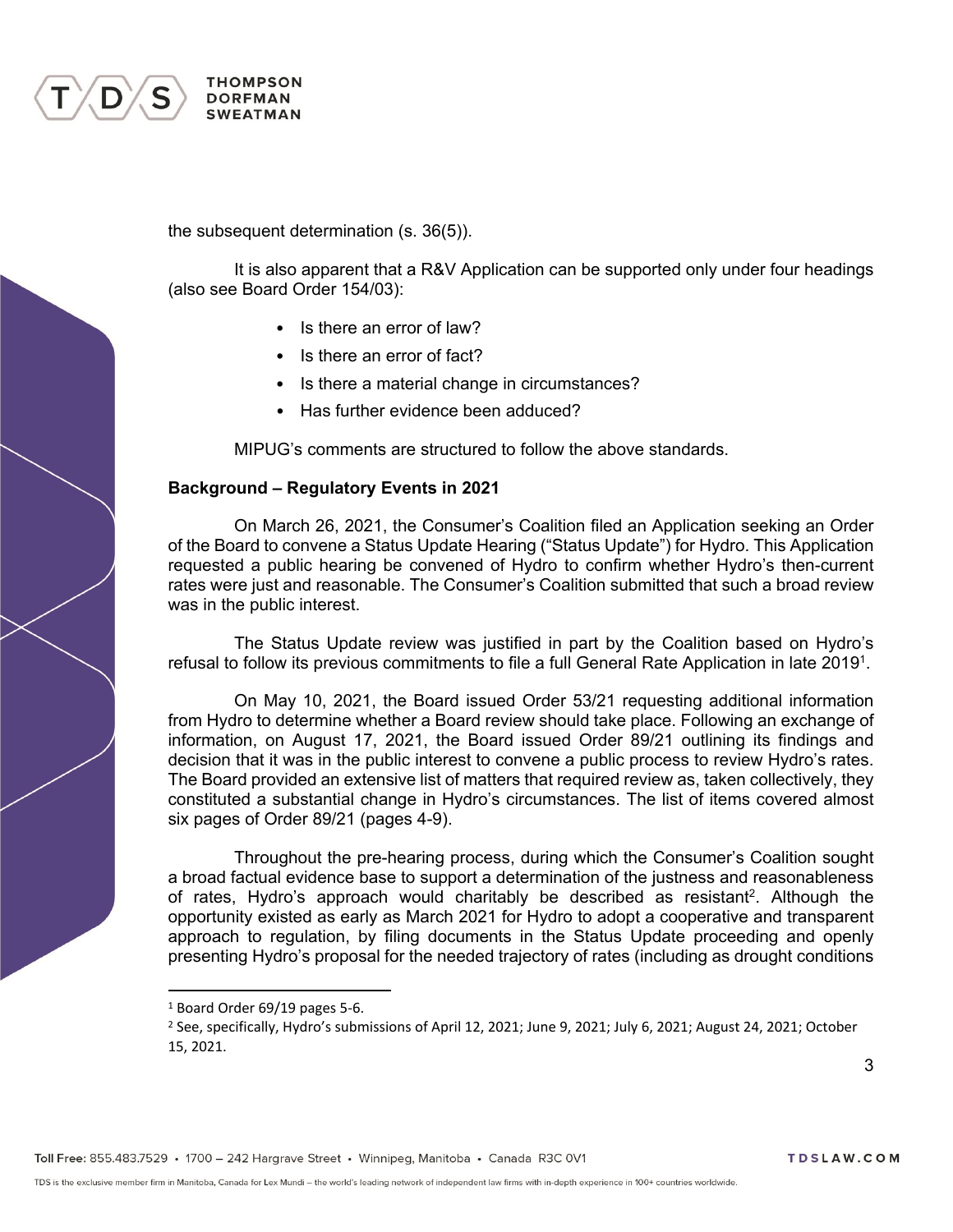

evolved), Hydro spent its efforts increasing costs and time delays through filing of incomplete information, obstructive commentary on process, and extensive comments on why the current level of rates was sufficient and why there had not been a substantial change in circumstances.

The above Status Update process was, in effect, brought to a halt on September 29, 2021, when Hydro's official position pivoted from there being no substantial change in circumstances supporting the need for a full regulatory review, to there being a need for "immediate financial relief"<sup>3</sup> requiring "expedited PUB approval"<sup>4</sup>, which was later clarified to mean having "the PUB rule upon this matter in an expedited fashion" without any opportunity for the PUB or Intervenors to even request any additional information from Hydro or any further process<sup>5</sup>.

Wisely, the Board rejected the entirely cursory approach proposed by Hydro, and adopted instead a minimalist process solely to address the interim rate increase, which Hydro asserted was immediately needed. In an unprecedented narrow and truncated Board process, the Hydro Application of November 15, 2021, received rate approvals by December 24, 2021.

The process for review of Hydro's rates was still exceedingly compromised, as follows:

- In response to Hydro's requests, the Board imposed a very narrow scope of items that were permitted for review. The Board exerted further controls on this narrowness by clearly noting that "any party posing Information Requests that are not in-scope is prohibited from seeking cost awards for the research and preparation of such out-ofscope Information Requests"<sup>6</sup>.
- The scope of items included for review in the Interim Application failed to include a wide range of items considered to require review as per Order 89/21.
- Parties to the proceeding were permitted to draft Information Requests for discovery, but these were screened by the Board prior to being issued to Hydro to further limit the scope of the proceeding. Only a limited number of written requests were permitted.
- No party other than Hydro was permitted to file any evidence whatsoever. MIPUG's final submission (Exhibit MIPUG-9) highlighted how this constraint meant that errors, inconsistencies, inappropriate comparisons to other utilities, etc. were rampant under such an expedited process.

<sup>&</sup>lt;sup>3</sup> Manitoba Hydro September 29, 2021 letter to the Board, page 1

<sup>4</sup> Manitoba Hydro September 29, 2021 letter to the Board, page 2

<sup>5</sup> Manitoba Hydro Cover Letter to the 2021/22 Interim Rate Application, November 15, 2021.

<sup>6</sup> Board Order 128/21 page 15.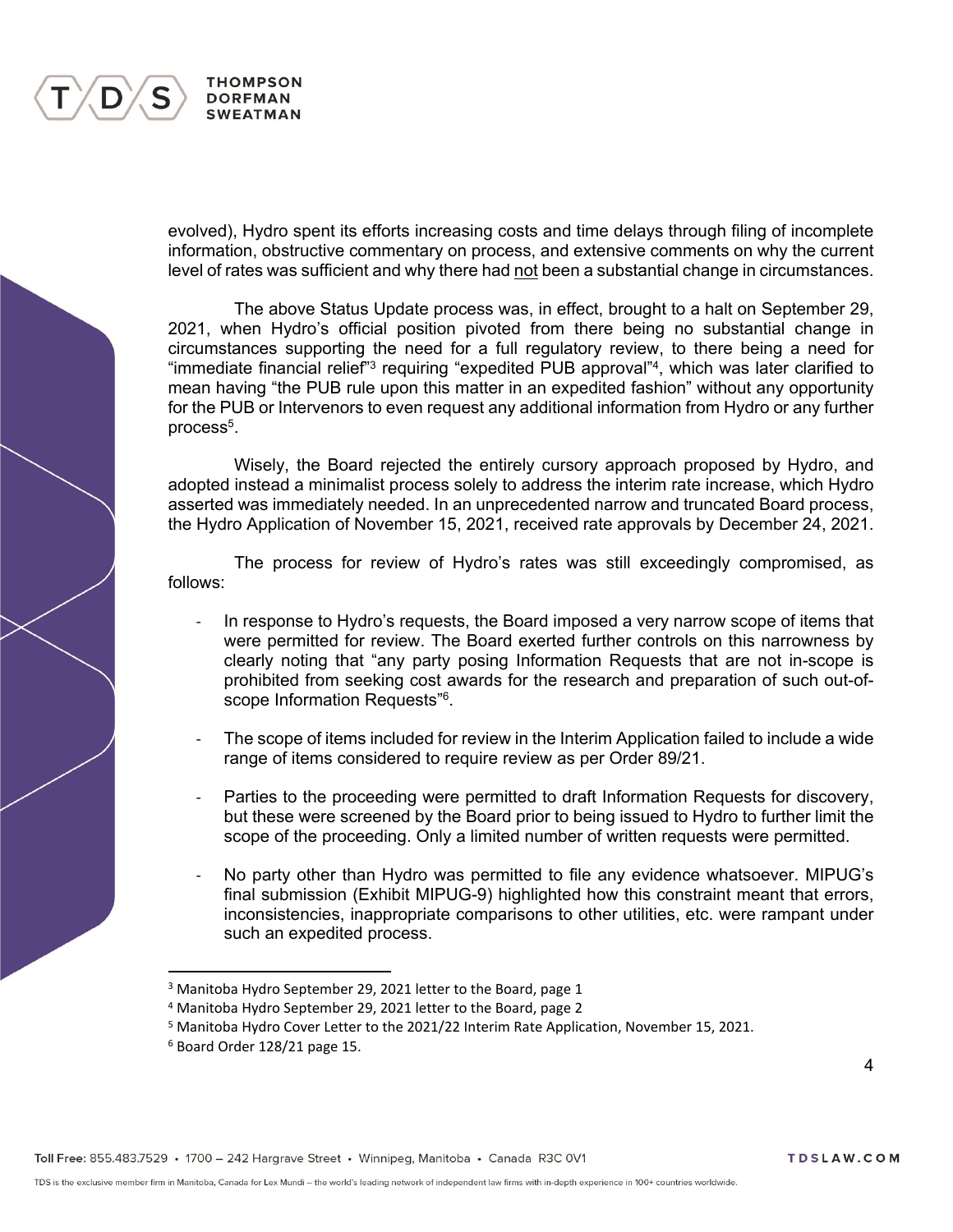

The Board provided an expeditious response to Hydro, including interim Order 137/21 followed by further reasons comprising some 96 pages in Order 9/22. The summary of the Board's deliberations on the issue of an interim rate increase are detailed and extensive.

MIPUG's comments on the R&V Application reflect the reality of the Interim Application proceeding by way of an inferior and truncated process, caused explicitly by the actions of Hydro to undermine the opportunity for a full and transparent review dating back to early 2021, and before that to unfulfilled commitments to file a full GRA in 2019.

## **R&V Application**

Hydro's R&V Application ultimately seeks five revisions to Order 9/22. These are noted as follows:

- 1) Additional Rationale Supporting the Board Determination of Rate Increases
- 2) Directive 4 Provide Long-Term Financial Forecast
- 3) Directive 6 Demonstrate Business Operations Capital Reductions
- 4) Directive 7 Demonstrate Operating and Administrative Expense Reductions
- 5) Enhancements to Long-Term Precipitation Forecasting Capabilities

Each of the above must be assessed in light of two overriding considerations, which are described in greater detail below:

- The Board process respecting an Interim Rate Application was based on an expedited and incomplete record, which lacked the usual General Rate Application information. It also truncated the fundamental right of Interveners to adduce evidence. Interim Rates will at some point need to be finalized, either at the same level or at a different level, in light of a proper and fair evidentiary record and hearing process.
- Even ignoring that Hydro is the explicit cause and beneficiary of the current incomplete record, Hydro still has the opportunity to put proper and fulsome evidence before the Board to seek remedies different than those awarded in Orders 137/21 and 9/22, when it finally comes forward with a transparent application that reflects the public interest.
- There is a further need to rein in the excessive, self-serving, and ill-advised litigious strategy being pursued by Hydro that drives excessive regulatory costs and divisiveness. Since 2017, when Hydro sought to overturn the then-existing regulatory conventions and protocols, and drive excessive costs and inefficiencies, the Board has yet to have the opportunity to receive a transparent

5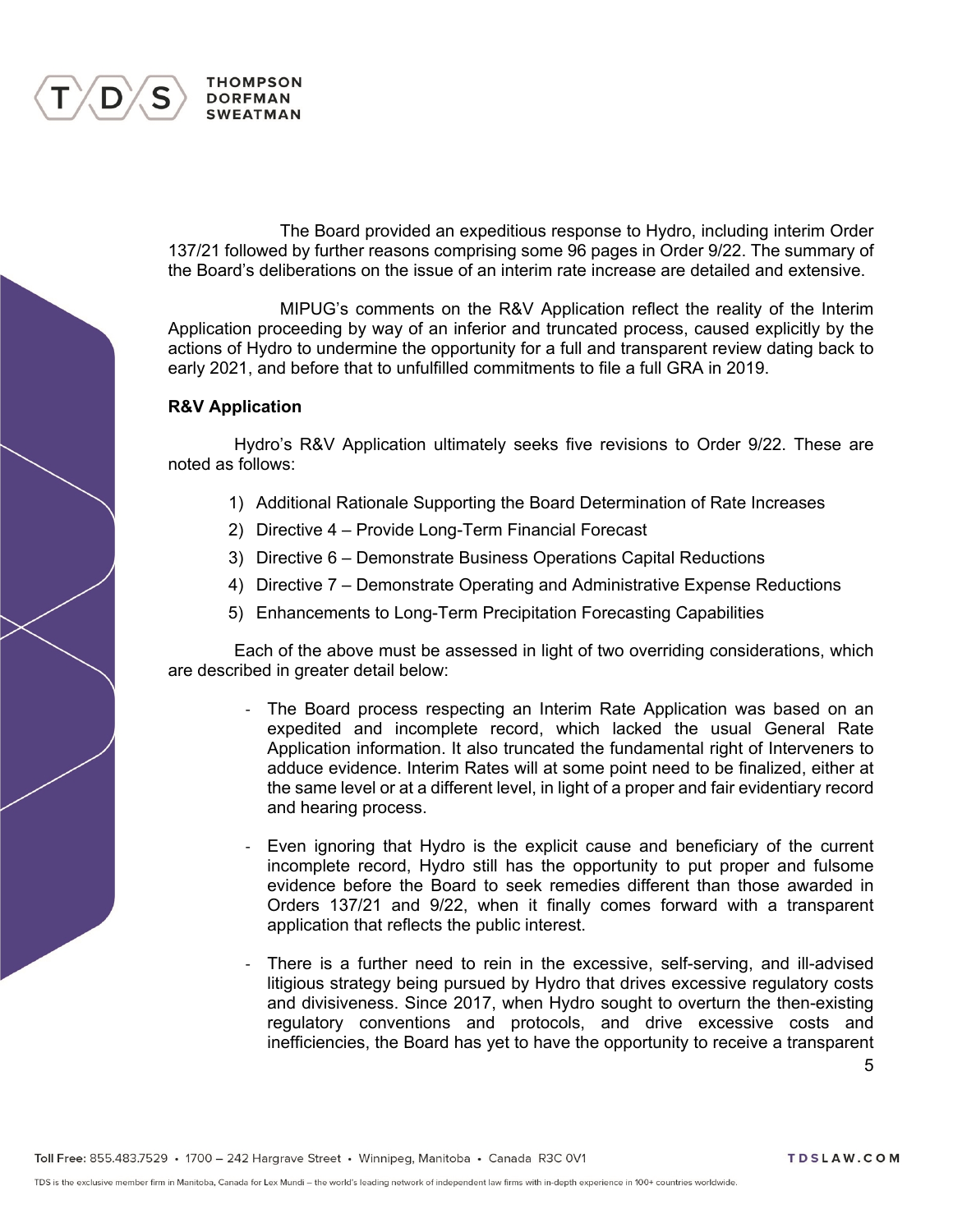

and efficient Hydro rate application.

In light of these considerations, MIPUG offers the following comments:

## **1) Additional Rationale Supporting the Board Determination of Rate Increases**

Hydro seeks more detailed discussion regarding the reasons the Board arrived at its rate determination. Hydro indicates that Order 9/22 "fails to establish the rationale for how the PUB ultimately determined the essential element of the decision – that 3.6% was the appropriate interim rate increase"<sup>7</sup> . Hydro requests that the Board set out more detailed reasons for the decision.

Hydro does not set out the specific grounds for review, but based on the submission, it appears Hydro is alleging an error in law. The test for remedies based on an error in law, pursuant to Board Rule 36(5) is whether "the applicant has raised a substantial doubt as to the correctness of the Board's order or decision".

MIPUG submits that the Board should dismiss this aspect of the R&V Application.

First, there is the matter of whether Hydro is indeed owed detailed reasons beyond that set out in Order 9/22, with respect to a quantitative finding. MIPUG provides Appendix A to this submission to review the legal framework for regulatory decisions, particularly interim decisions.

Second, Hydro ignores in its entire R&V Application on this matter that the decision is an interim finding of the Board, developed on an incomplete and expedited record. The interim rate is explicitly only a measure of what customers will pay, for now, and subject to revision to any other level at the time Hydro brings proper and fulsome evidence to finalize rates.

Finally, Hydro appears to ignore that the last long-term financial forecast submitted by Hydro to the Board (Exhibit MH-93 from the 2017/18 GRA) set out a long-term pathway of 3.6% annual rate increases, and this pathway was in fact relied upon in 2018 to set rates. Further, the Board had evidence from MFR-15 in this proceeding that Hydro had provided longterm forecasts to credit rating agencies (but not the Board) regarding the progress that could be made with 3.5% rate increases.

In short, a fulsome rationale for a Board decision on rates can only be reasonably expected to arise from a fulsome record of evidence, but the substantive reasoning for 3.6% is well established. The appropriate remedy for Hydro to address what it may consider an inferior decision of the Board on interim rates is to file a complete record of evidence in

<sup>7</sup> Hydro R&V Application, page 3.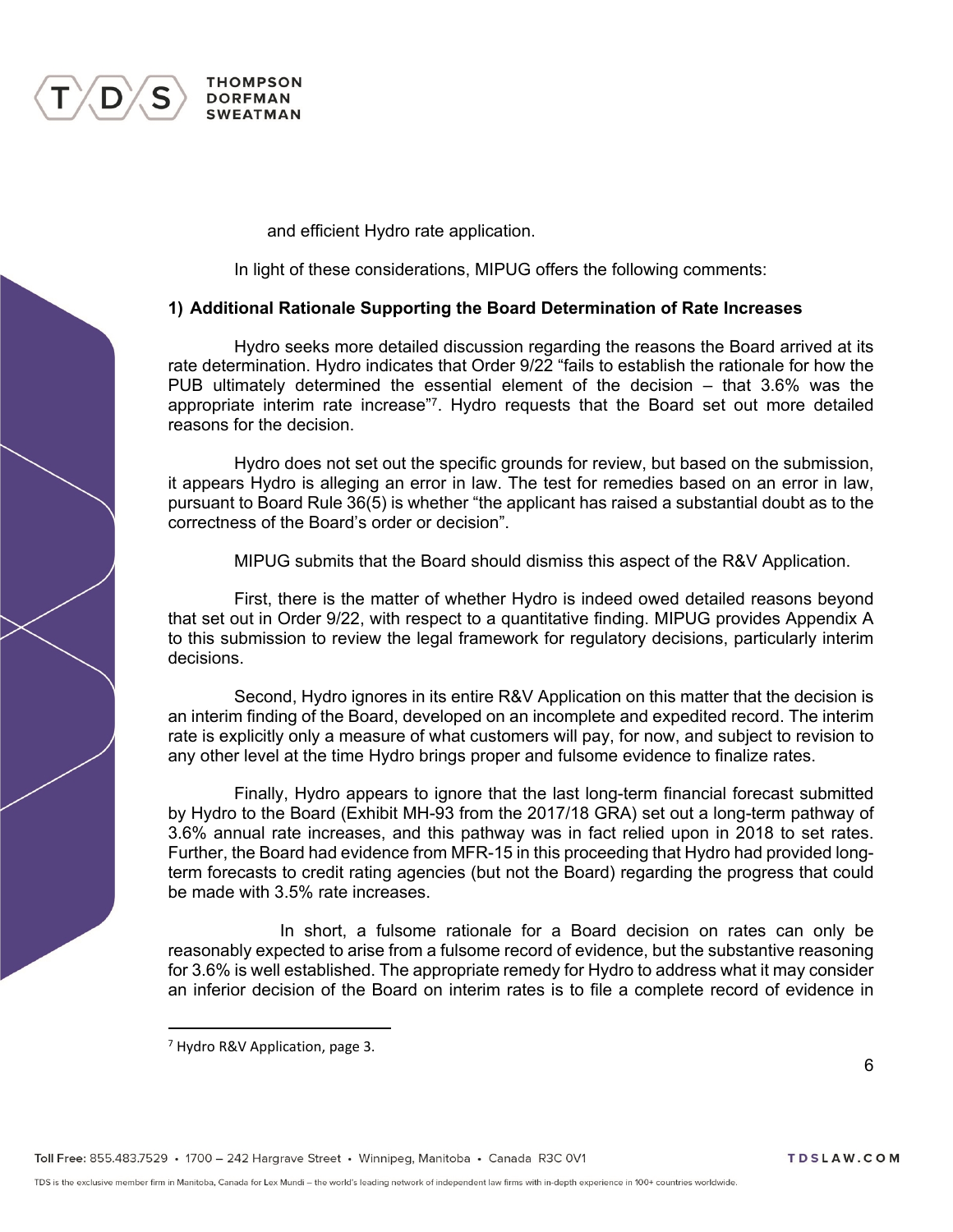

**THOMPSON DORFMAN SWEATMAN** 

support a final rate request.

# **2) Directive 4 – Long Term Financial Forecast**

Hydro's second matter for the R&V Application is Directive 4, which Hydro requests be varied in two ways. The Directive indicates as follows:

# *4. Manitoba Hydro include in its 2022/23 General Rate Application its long-term financial forecast of at least 20 years together with its underlying assumptions.*

Hydro appears to request two changes, though oddly only one is explained. First Hydro seeks to change "its" to "a" in terms of the description of the financial forecast. Second, and unexplained, Hydro seeks to omit "together with its underlying assumptions".

Hydro acknowledges that a long-term financial forecast is among the tools used by the Board to set rates, and that the Board "may direct the utility to prepare documents to assist in discharging its rate-setting mandate"<sup>8</sup>.

Hydro appears to base its request on the idea that, while it can and will produce a 20 year forecast, Hydro will not in fact use that forecast in management of the utility. MIPUG notes the clearly concerning signals arising from a hydro utility management who reject the idea that a long-term financial forecast is useful and essential for internal management.

Hydro's grounds for review appear to be an allegation of an error in law, in that the Board exceeded its jurisdiction by requiring production of a document "to be used in the current management of the business"<sup>9</sup>. Hydro appears to provide no grounds for review to delete the text "together with its underlying assumptions".

MIPUG submits that the Board has grounds to dismiss this aspect of the R&V Application, as the alleged error in law does not meet any test of substantial doubt. This is particularly true as the Board has not directed that the specific requested financial forecast in question be used by management. The Board has solely expressed its view that long term financial forecasts "are of value in the prudent management of Manitoba Hydro's business<sup>10</sup>". A rejection of the R&V Application on this matter is merited, and this is the MIPUG preferred approach.

Alternatively, although there are solid grounds to dismiss the R&V Application, MIPUG

7

<sup>8</sup> Hydro R&V application, page 6, citing the Manitoba Court of Appeal

<sup>9</sup> Hydro R&V application, page 6.

<sup>&</sup>lt;sup>10</sup> Manitoba Hydro R&V Application, page 5.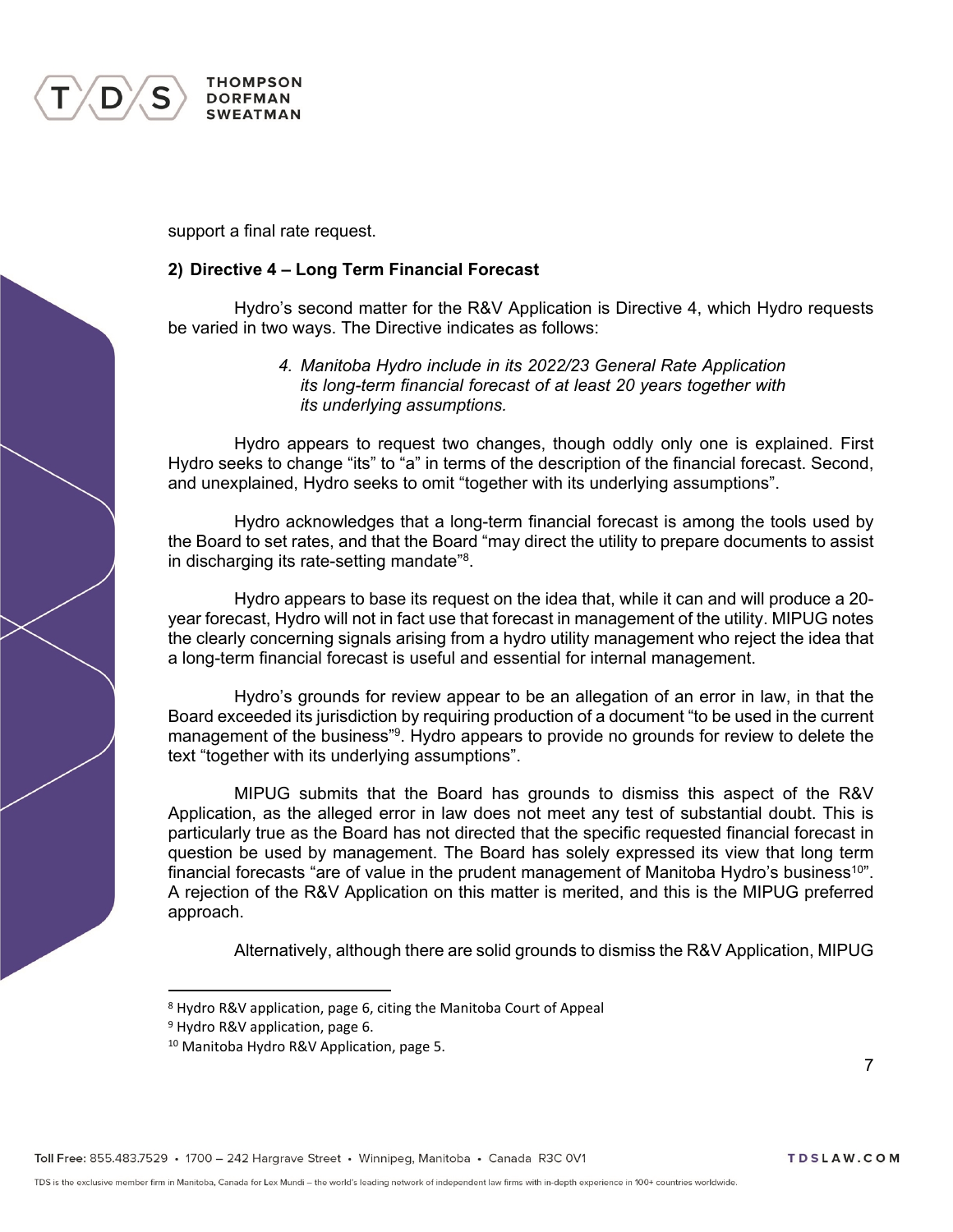

recognizes that the Hydro request for a variation could likely be accommodated, in part, to help alleviate the Hydro concerns. MIPUG suggests that if the Board is amenable to variation, MIPUG recommends that the Board make clear that Hydro file "a" 20-year financial forecast prepared by Hydro, which represents Hydro's best effort to project future conditions, and be tested on this forecast under oath. To the extent Hydro conveys concern or uncertainty regarding future conditions (i.e., in backing away from ownership of this being "its" forecast), Hydro should be prepared to model and provide alternative scenarios of potential futures, including those arising from other parties to the proceeding. In presenting the forecast, MIPUG can see no reason to omit the wording "together with its underlying assumptions".

In short, MIPUG submits that, without further process, the Board could approve a revision to Directive 4, as follows:

> 4. *Manitoba Hydro include in its 2022/23 General Rate Application a long-term financial forecast of at least 20 years together with its underlying assumptions. For the purposes of analyzing uncertainties in the forecast, Hydro may elect to file multiple scenarios, along with the assumptions and estimated probabilities of the alternative scenarios arising.*

MIPUG also submits it should be made clear to Hydro that modelling of alternative scenarios will be welcomed and expected, including those positioned by intervenors arising from testing during the proceeding.

# **3) Directive 6 – Business Operations Capital Reductions**

# **4) Directive 7 – Operating and Administrative Expense Reductions**

The above two directives are being addressed together, as the MIPUG positions on both are identical. The directives are comparable in that they both direct Hydro to "demonstrate the savings … that are found" in the respective areas (capital and operating costs) when Hydro files its application to finalize the interim rates. Hydro proposes that each directive be re-written to say that Hydro should only provide "a narrative explanation of its processes for assessing and optimizing" the respective cost area – capital or operating costs - along with a comparison to the forecasts "included in the 2021/22 Interim Rate Application."<sup>11</sup>

Manitoba Hydro submits that the Board erred in law regarding these matters, by exceeding its jurisdiction in directing cuts to both capital and operating budgets.

With respect, Hydro overstates the directives in question.

<sup>&</sup>lt;sup>11</sup> Manitoba Hydro R&V Application, pages 14 and 18.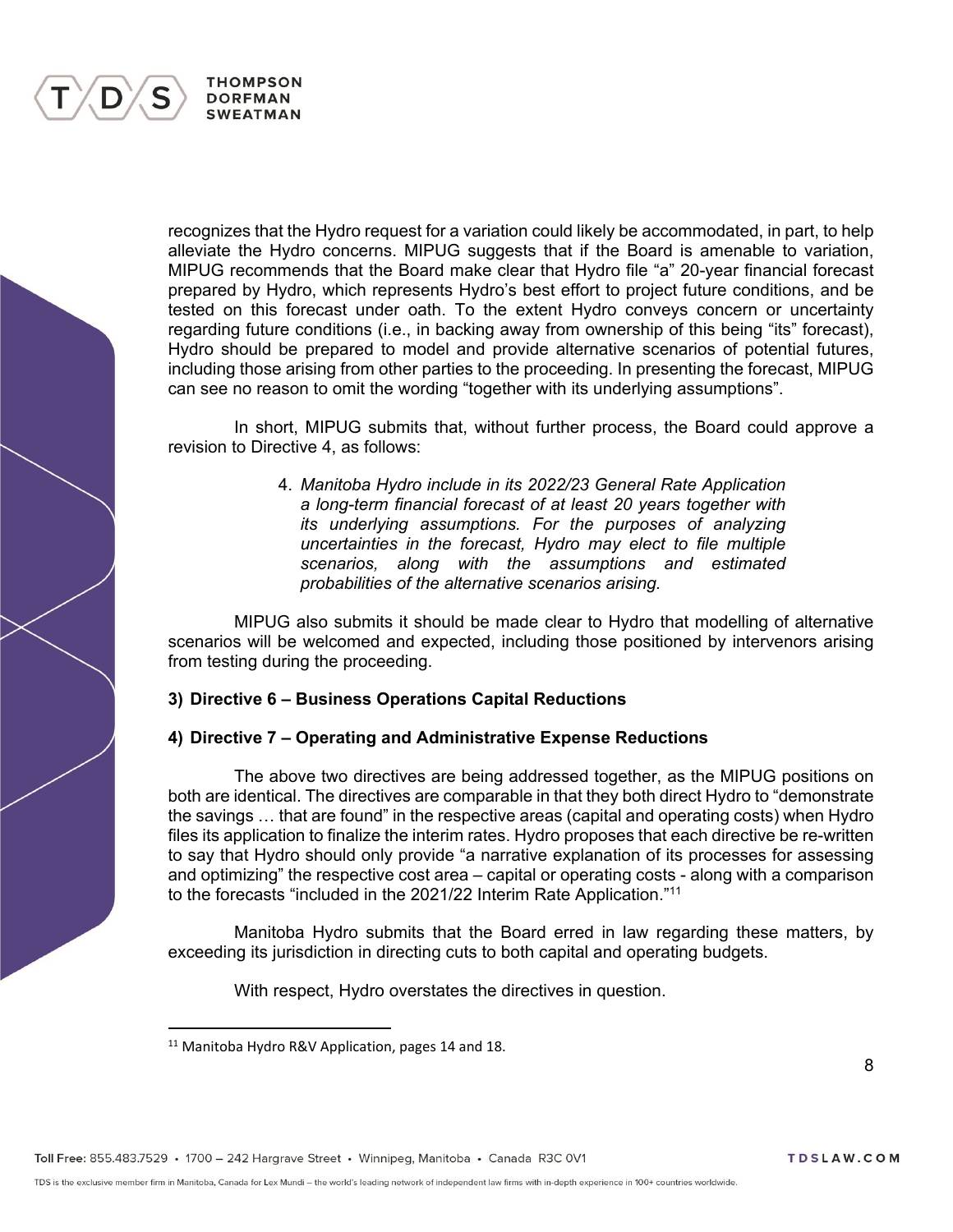The Board has a clear jurisdiction with regard to the rates of Manitoba Hydro. In assessing these rates, the Board must take into account the requirements regarding the prices payable for power, as set out in *The Manitoba Hydro Act* s.39(1). In particular, subsection 39(1) makes clear that only the "necessary" costs of operating, maintaining, repairing, etc. the system are to be included in rates. The Board's directives on the above two matters clearly link to this requirement – that the Board test whether expenditures are necessary in determining whether to include them in rates. Subsection 39(10)(d), which is to be read as part of s. 39 as a whole, provides the Board with broad discretion as to the information it may request of Hydro in setting rates. It allows a request for "such further information incidental thereto as The Public Utilities Board may reasonably require".

On an interim basis, the Board has effectively made a finding that the full forecast expenditures in these two areas are not necessary in light of the drought conditions. The Board has provided Hydro the opportunity to provide evidence on how it has responded to this finding at the time an application to finalize rates is filed.

Of course, Hydro is welcome to file information that no savings were found, and the reasons why. An open and transparent review of rates as part of finalizing the interim rate increase can then adjudicate on this submission. Should the Board, at that time, require specific cuts to capital or operating costs, beyond the Board's jurisdiction to assess the necessity of spending levels, any error of law would only occur at that time. The Board has not at this time so directed any specific cuts to individual capital programs or operating areas, nor any quantification of a level of cuts to be achieved, nor even dictated adverse outcomes it would impose on Hydro in the event that this general pressure for cuts are not achieved. MIPUG acknowledges that such future findings by the Board, in respect of requiring individual cuts where the Board supplants management's discretion for its own, could prove to be an error in law. However, issuing a Review and Variance based on the potential for a future error in law is not justified.

As such, it is not apparent that there is any prima facie case that the Board erred on issuing the directives.

On these directives, two other matters require comment:

First, Manitoba Hydro's submission is grossly inappropriate when it asserts that "the only evidence on this matter" was contradicted by the Board's finding (page 13). As Hydro is intensely aware, the only evidence on all matters at this proceeding was Hydro's evidence, because Hydro so demanded. Indulging Hydro's demands that only its evidence be reviewed cannot be the basis to then cite that no contrary evidence was presented.

Second, Hydro provides alternative text for the directive for each of the two above areas (Capital and Operating). The Hydro text is not inherently offensive or inappropriate, and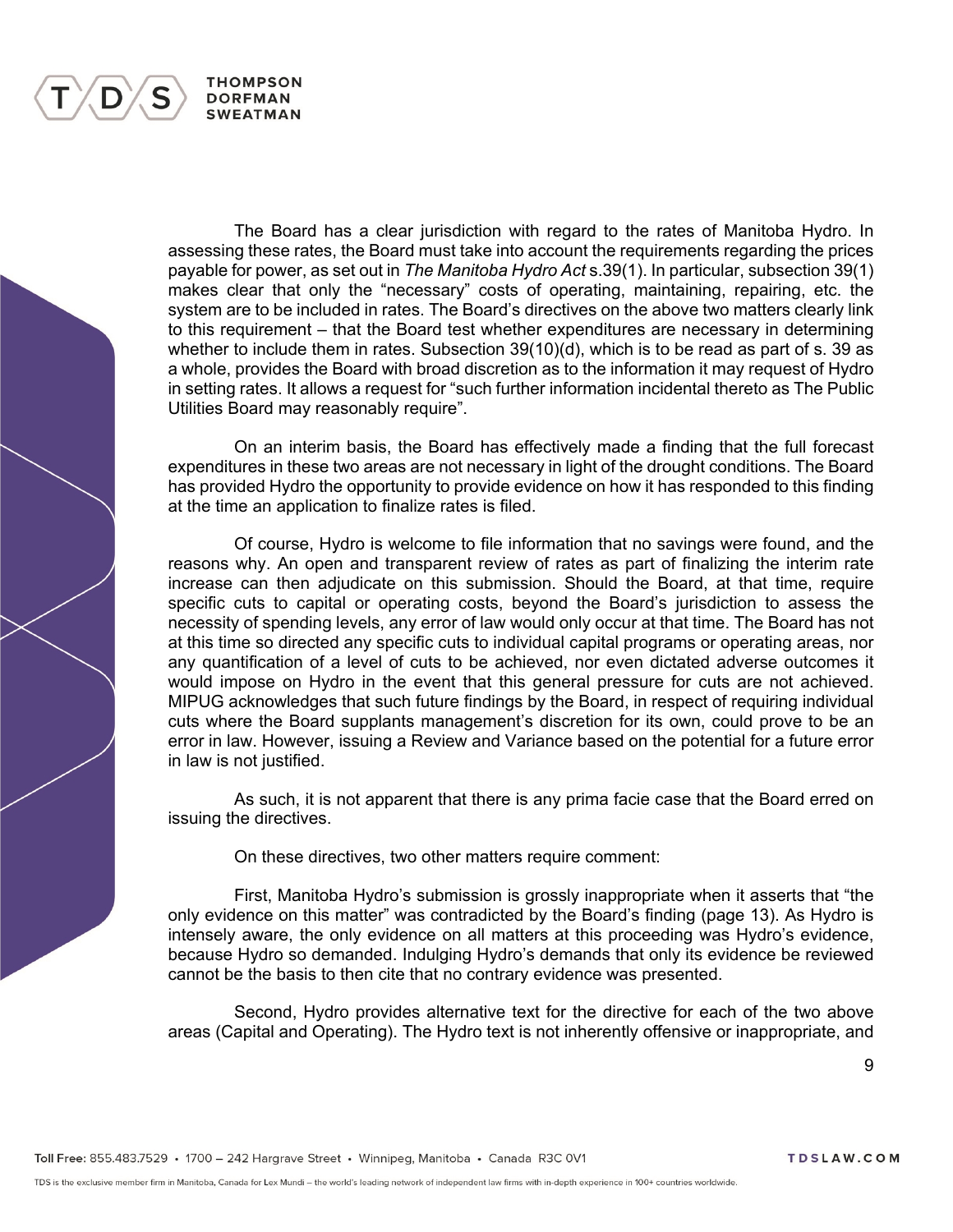

MIPUG makes no objection if the noted text is added to the Directive, for clarity. Indeed, even if the existing text were revised to add the words "if any" after "demonstrate the savings" in the original directive, MIPUG does not feel the spirit of the original Order would be offended, so long as the Board's messaging is clear that failure to achieve savings will make it highly challenging for Hydro to demonstrate that all amounts spent were necessary in the spirit of *The Manitoba Hydro Act*, s.39(1).

## **5) Long Term Precipitation Forecasting Capability**

Hydro takes issue with text from page 87 of Order 9/22 where the Board sets out that it desires to receive expert evidence on additional drought forecasting options. Hydro indicates the text is not clear with regard to who would produce such evidence. It is not apparent what grounds for review Hydro relies upon in its submission. If anything, the submission appears to more appropriately follow the Board Rules, subsection 36(9), where the Board can correct minor errors.

In issuing a correction, the Board should make clear that this is indeed a directive to Hydro, that such evidence should be provided by Hydro, and to file expert opinion on what additional drought forecasting options (if any) would have had a beneficial impact on the matter at hand – "to mitigate Manitoba Hydro's drought risk".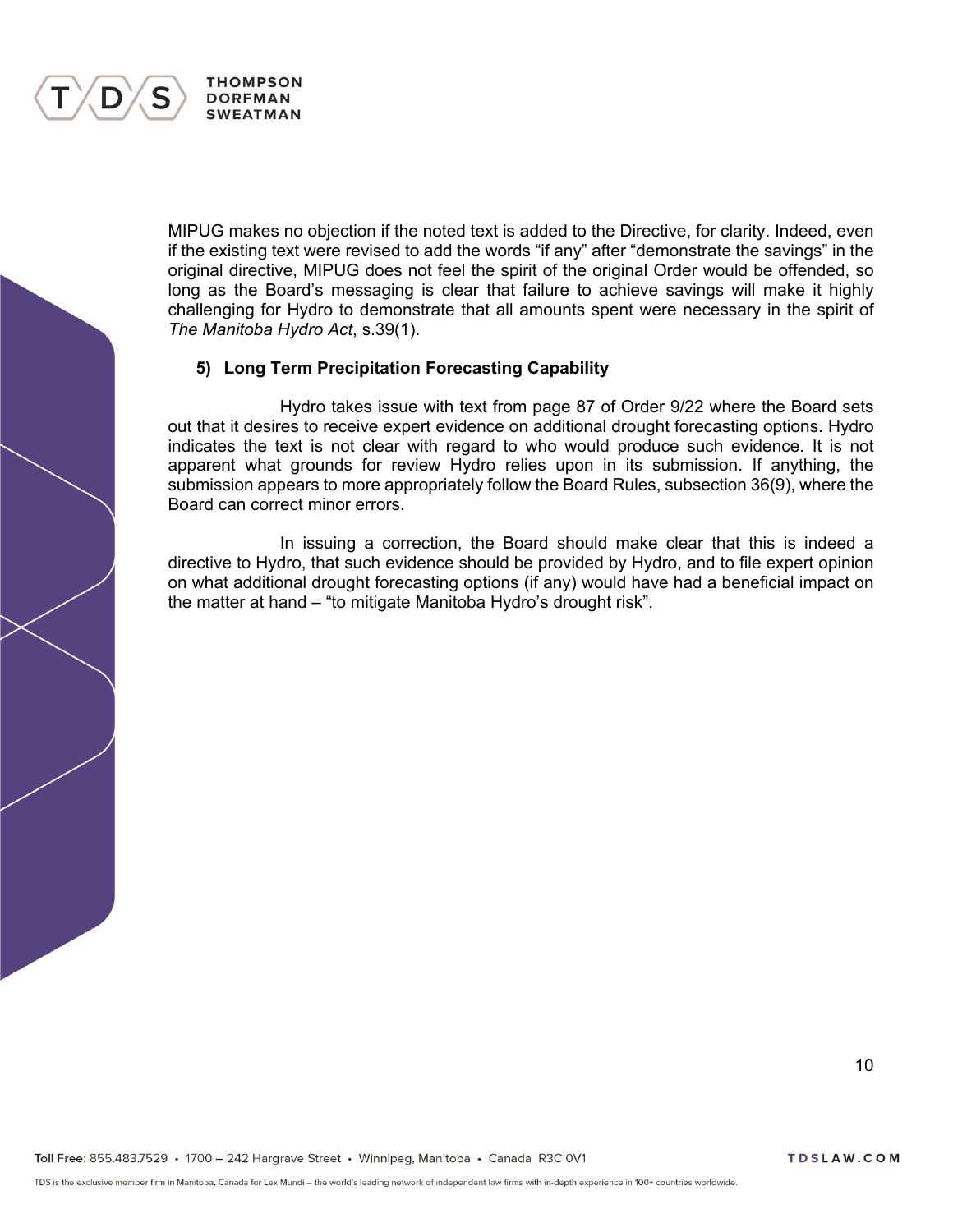

It is MIPUG's expectation that few if any such precipitation forecasting options would credibly reduce Hydro's drought risk, but testable expert evidence from Hydro on this matter should help alleviate the Board's concerns.

Yours truly,

THOMPSON DORFMAN SWEATMAN LLP

Per:<br>Antoine F. Hacault

Antoine F. Hacault\*

AFH/av

cc: Board Counsel Manitoba Hydro CAC Manitoba Keewatinowi Okimakanak Inc. Assembly of Manitoba Chiefs

\*Services provided through A. F. Hacault Law Corporation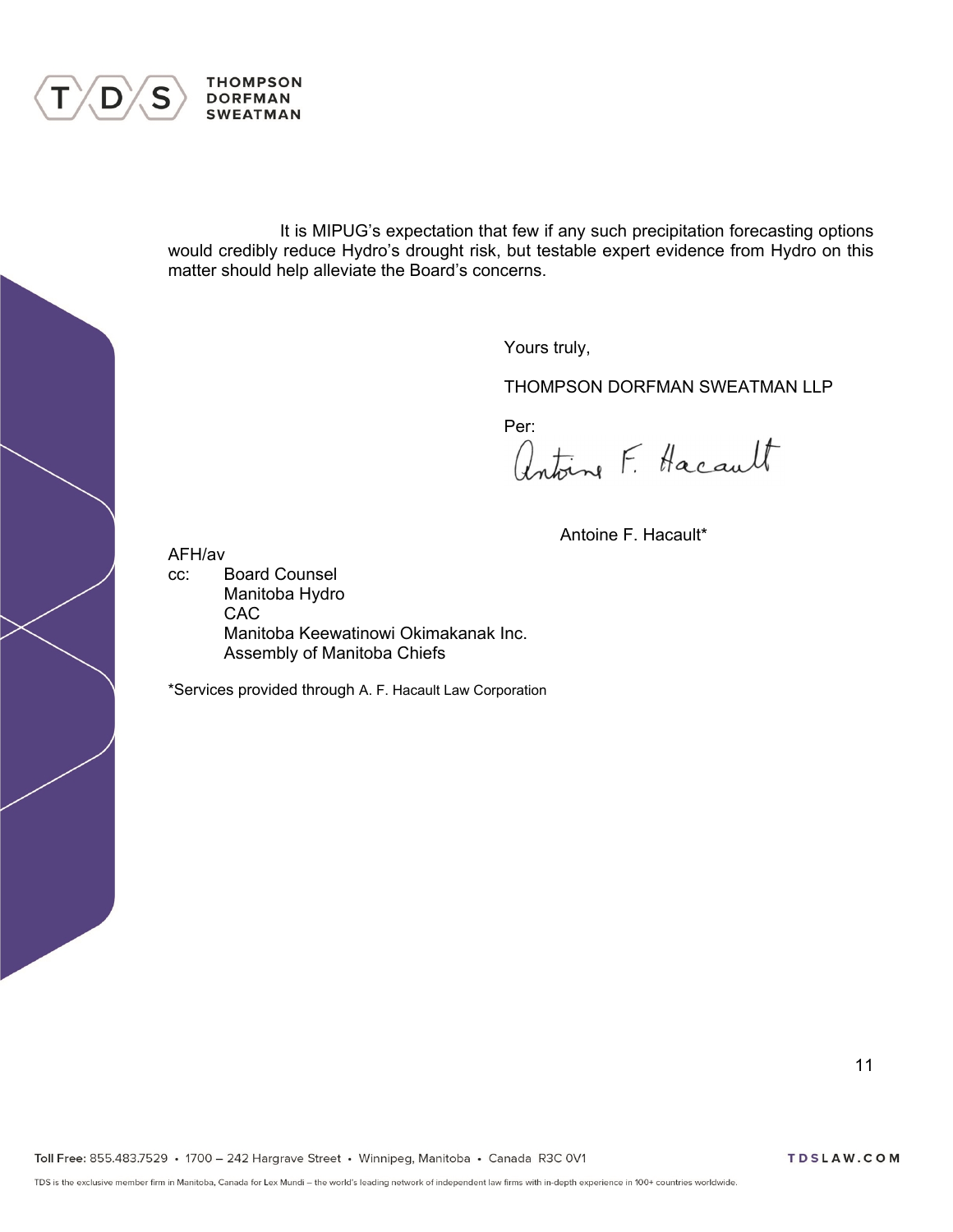# **Schedule A**

1. In its request for the Public Utilities Board ("Board") to review and vary its decision with respect to reasons for decision, Hydro requests that the Board "provide and include the specific reasons, basis and rationale supporting its ultimate finding to award a 3.6% interim rate increase as opposed to the 5.0% interim rate increase requested within the Application."

2. For the reasons which follow, and the factual reasons set out in the letter to which this schedule is attached, this attack on the 96 page reasons for decision is entirely void of any merit.

## **Test applied in approving an interim rate increase**

3. There is no suggestion that the Board misstated or misunderstood the test it had to apply in approving an interim rate increase which Hydro sought on an emergency basis pending the filing of a full General Rate Application.

4. Neither the position of Hydro or of the Interveners on the appropriate interim rate was accepted by the Board.

5. No issue of law or of jurisdiction has been raised at pages 2 to 4 of Hydro's request with respect to the exercise by the Board of its broad discretion to approve a temporary rate pending a full hearing on an appropriate just and reasonable rate based on a full General Rate Application.

# **Sufficiency of reasons with respect to an interim rate increase**

6. Hydro quotes from *Canada (Minister of Citizenship and Immigration) v. Vavilov,* 2019 SCC 65 ("*Vavilov*") in support of its position that the reasons are insufficient.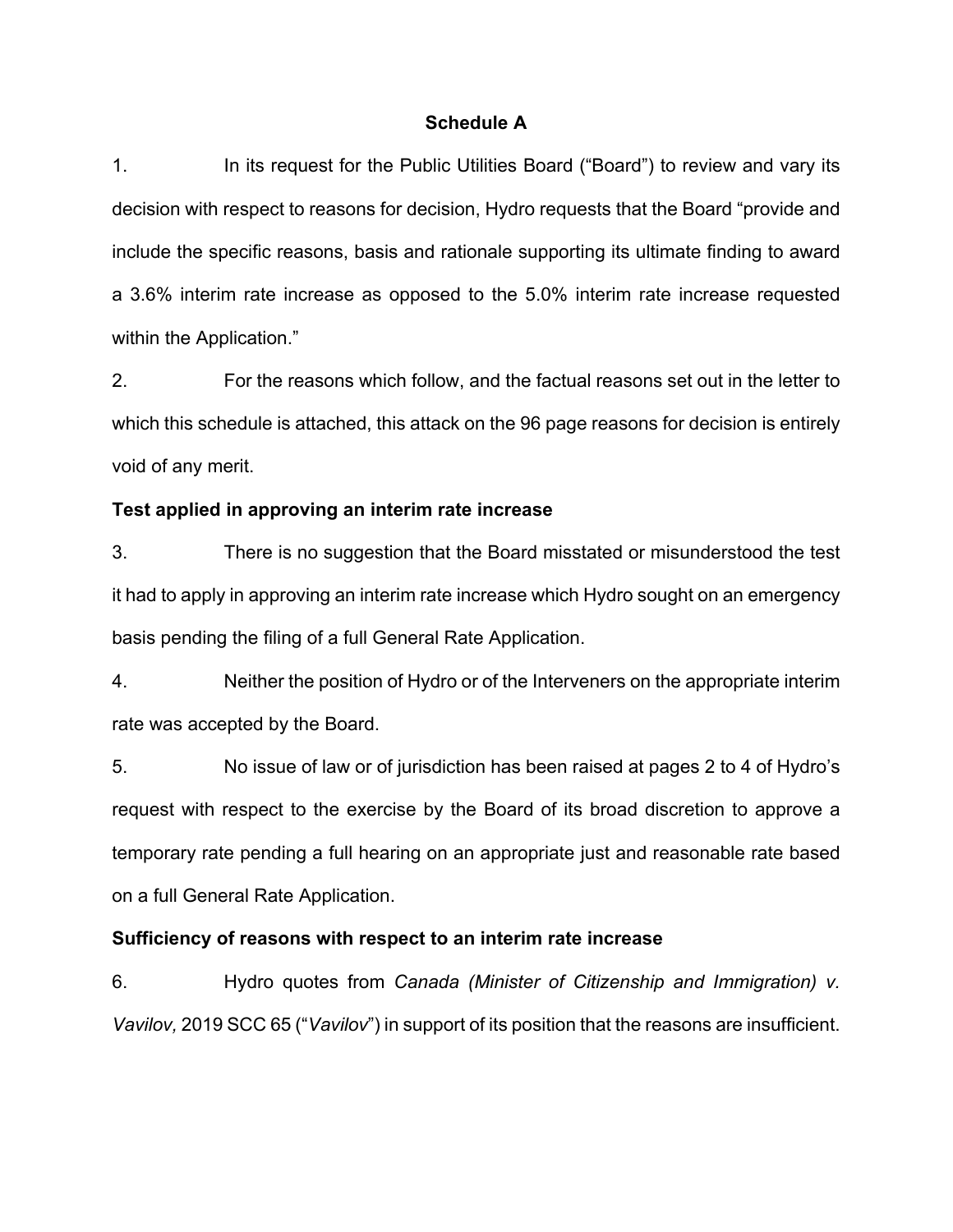7. The duty to provide reasons for decision arises from procedural fairness (para. 76) and that duty is "inherently flexible and context specific" (para. 77).

8. Thus, for example, written reasons may not be required depending on "the nature of the decision being made and the process followed in making it" (para. 77).

9. Consider that Hydro took advantage of this flexible and context specific concept of procedural fairness by suggesting a truncated expedited hearing where interveners were precluded from adducing evidence and in which the discovery and hearing process was extremely limited – all because we were only dealing with an expedited emergency interim rate increase.

10. A higher standard of procedural fairness will apply with respect to Manitoba Hydro's request for a final order on an appropriate rate increase at the upcoming GRA.

11. Hydro acknowledged this at page 4 of 51 of its interim rate application as follows: "interim rate applications are not subject to the same rigor and standards of a final rate application." However, Hydro quotes tests from *Vavilov* applicable to final decisions.

12. Hydro has benefitted from a relaxed rule of procedural fairness for a truncated process. Given that the requirement for reasons for decision also arise out of the same concept of procedural fairness it would be inconsistent to impose relaxed standards for all aspects of the interim hearing except the aspect which applies to reasons for decision.

 $-2-$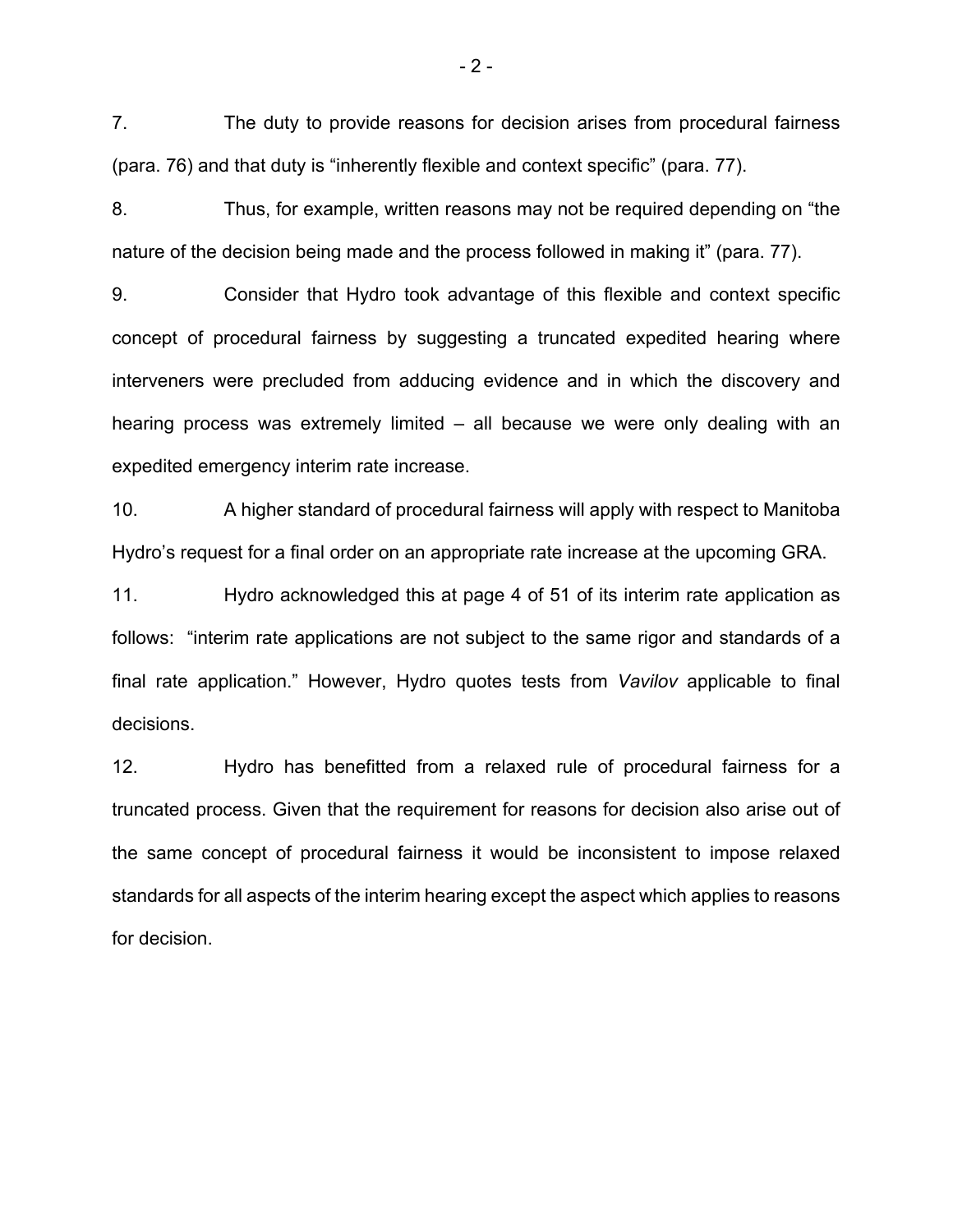## **Dealing with evidence**

13. There is no basis to suggest that the Board fundamentally misapprehended or failed to take into account the evidence before it or relied on irrelevant evidence (*Vavilov* para. 126).

# **Dealing with submissions**

14. The principles of justification and transparency require that the Board meaningfully account for the central issues and concerns raised by the parties (*Vavilov* para. 127).

15. This being said, courts do not expect the Board to "respond to every argument or line of possible analysis" or to "make an explicit finding on each constituent element, however subordinate, leading to its final conclusion" (*Vavilov* para. 128).

16. At page 1 para. 1.1 of its application, Hydro requested: "1) Approval, on an interim basis, of rate schedules incorporating an overall increase in General Consumers Revenue of 5.0% effective January 1, 2022;"

17. Historically the Board has weighed all the evidence before it and all the relevant regulatory criteria and come up with a rate increase.

18. It did so again from pages 14 to 70 of Order 9/22 by taking into account, *inter alia*, the "central issues" of drought, the financial forecast information and the major capital projects entering commercial service.

19. In its Application, Hydro summarized the main drivers leading to its request for a 5% increase. Hydro explained what it weighed in coming to its conclusion.

20. Interveners also explained what they weighed in coming to their conclusion. Each conclusion was different.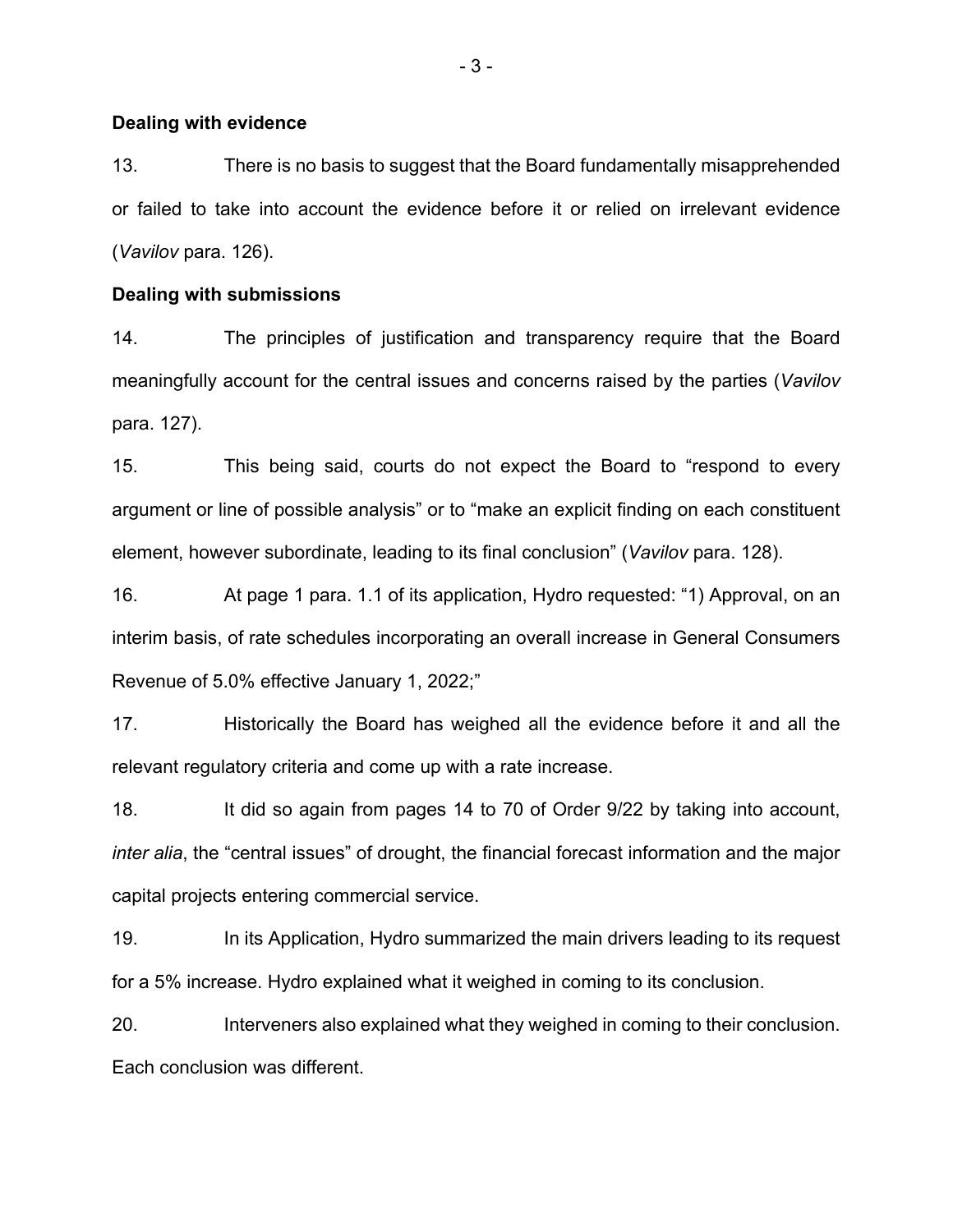21. With respect to each "central issue" raised, the Board summarized the evidence, the positions and its relevant findings.

22. It also assisted Hydro in setting out issues which should be dealt with in further detail in the GRA to be filed:

- (a) P. 25 reservoir management;
- (b) P. 27 hedging strategy;
- (c) P. 31 information on efforts to control costs with respect to Business Operations Capital to mitigate impact of drought;
- (d) P. 34 information on efforts to reduce its O&A expenses;
- (e) P. 40 the merits of a proposed new metric of Cash Sufficiency/Deficiency to Fund Core Business Operations;
- (f) P. 48 information on water levels in 2022 prior to the filing of the GRA;
- (g) P. 48 & 52 "**a** long-term financial forecast" (emphasis added) so as to allow it to better consider and balance "the interests of ratepayers with the financial health of Manitoba Hydro";
- (h) P. 54 amortization of Major Capital Projects Deferral Account;
- (i) P. 63 steps taken to manage O&A expenses;

# **Insufficient evidence to divide awarded increase**

23. The Board made a finding of fact that "In this Interim Application, the Board did not find sufficient evidence to allow it to divide the awarded increase into separate categories of "drought rate increase" and "base operations rate increase" (p. 68 of Order 9/22).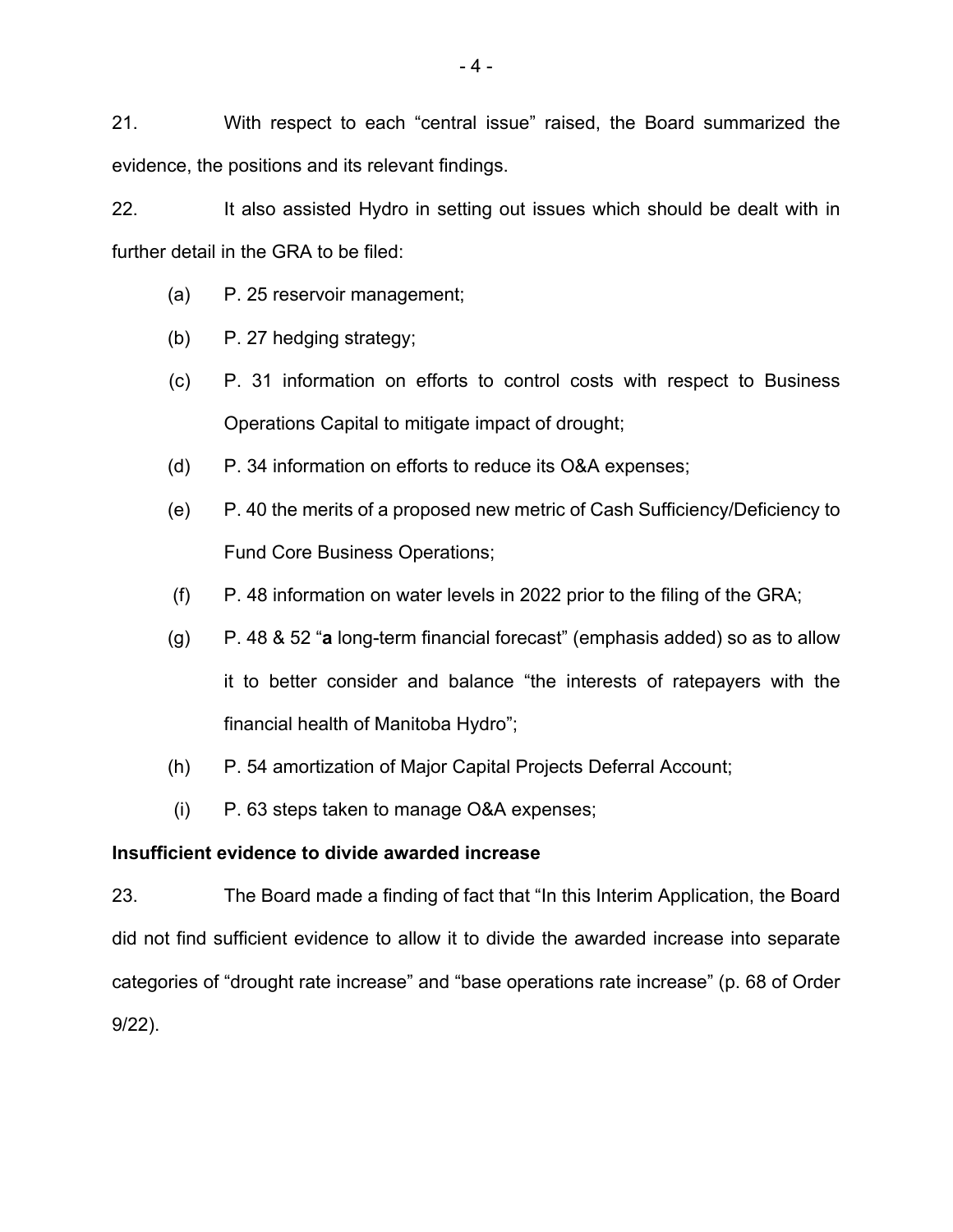24. Given the truncated hearing and deficiency of the evidentiary record, this was a finding of fact which the Board was entitled to make.

25. Having chosen not to provide long term forecasts for regulatory purposes and given the importance of the long term forecasts in rate setting, Hydro is disingenuous in then criticizing the Board for not making specific allocations in arriving at an overall rate increase of 3.6%. It was Hydro's choice to file limited evidence in a truncated expedited process.

26. Hydro bears the responsibility of adducing sufficient evidence. The Board found it did not do so.

27. Given the finding of the Board of the importance of long-term forecasts in exercising its discretion to balance customer interests with the financial health of the utility and given the choice of Hydro not to honour its commitment to file an IFF in 2019 (p. 48 of Order 9/22), Hydro is also disingenuous in criticizing the Board reasons as having "no specific Board findings related to the interest of ratepayers".

28. In fact, it continues to surprise MIPUG that a business of the size and importance of Hydro does not have or rely on an Integrated Long-Term Financial Forecast, which gets updated from time to time. Apparently, the best Hydro can do is supply long term forecasts for the rating agencies, which it says are good enough for those rating agencies but not good enough for regulatory purposes.

## **Alleged prejudice**

29. Hydro asserts at page 4 of its Review and Vary letter that it: "does not have an appropriate starting point or basis in attempting to understand the Board's rationale from which to properly plan and develop the next General Rate Application."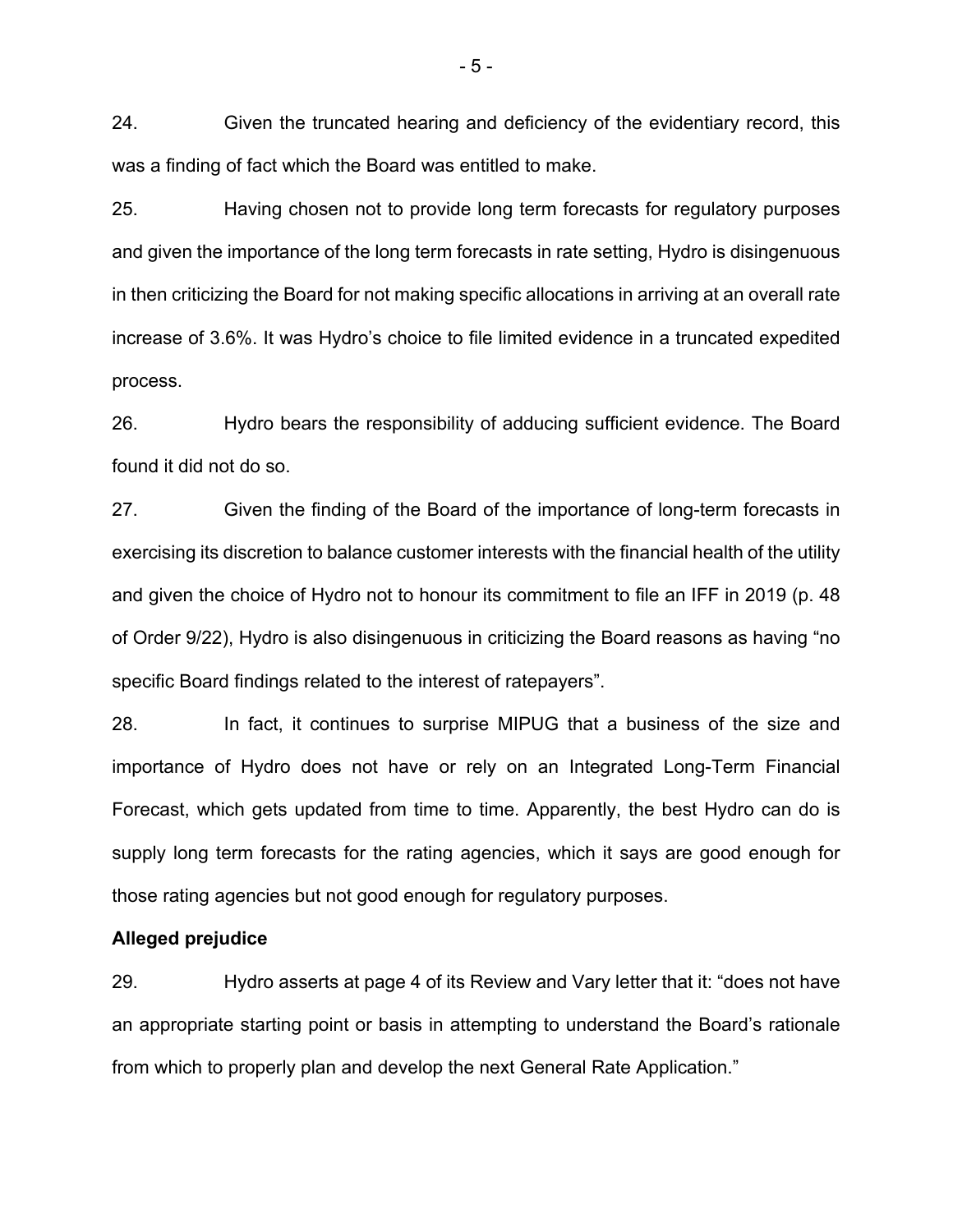30. Hydro has the onus to prove its case in a final rate request.

31. Although Hydro may not like Board directives related to filing relevant information such as an IFF, information on cost cutting efforts and other items specifically identified by the Board, Hydro certainly knows what issues are of concern to the Board and to the Intervenors as result of the requests made by the Board and the Intervenors in this interim expedited process.

32. If anything, the interim process should have given Hydro more insight on the concerns of the Board and the concerns of Intervenors and provided advance notice on contentious issues it needs to address in its upcoming GRA. The Board reasons and the interim process have been beneficial – not prejudicial.

#### **Looking to the record as a whole**

33. Considering the record as a whole, including the noted deficiency of information, the Board has set out the applicable test for an interim rate increase. It has dealt with the limited issues it decided would be addressed in this expedited truncated process. It has sufficiently summarized the positions of the parties and the evidence in its preliminary reasons followed by lengthy reasons on its interim rate increase decision.

34. We submit that brief reasons in Order 137/21, as further detailed in the 96 page reasons for decision in Order 9/22, meet or exceed the test at para. 86 in *Vavilov*. When read with the record as a whole the reasons are "based on an internally coherent and rational chain of analysis and that is justified in relation to the facts and law that constrained the decision maker."